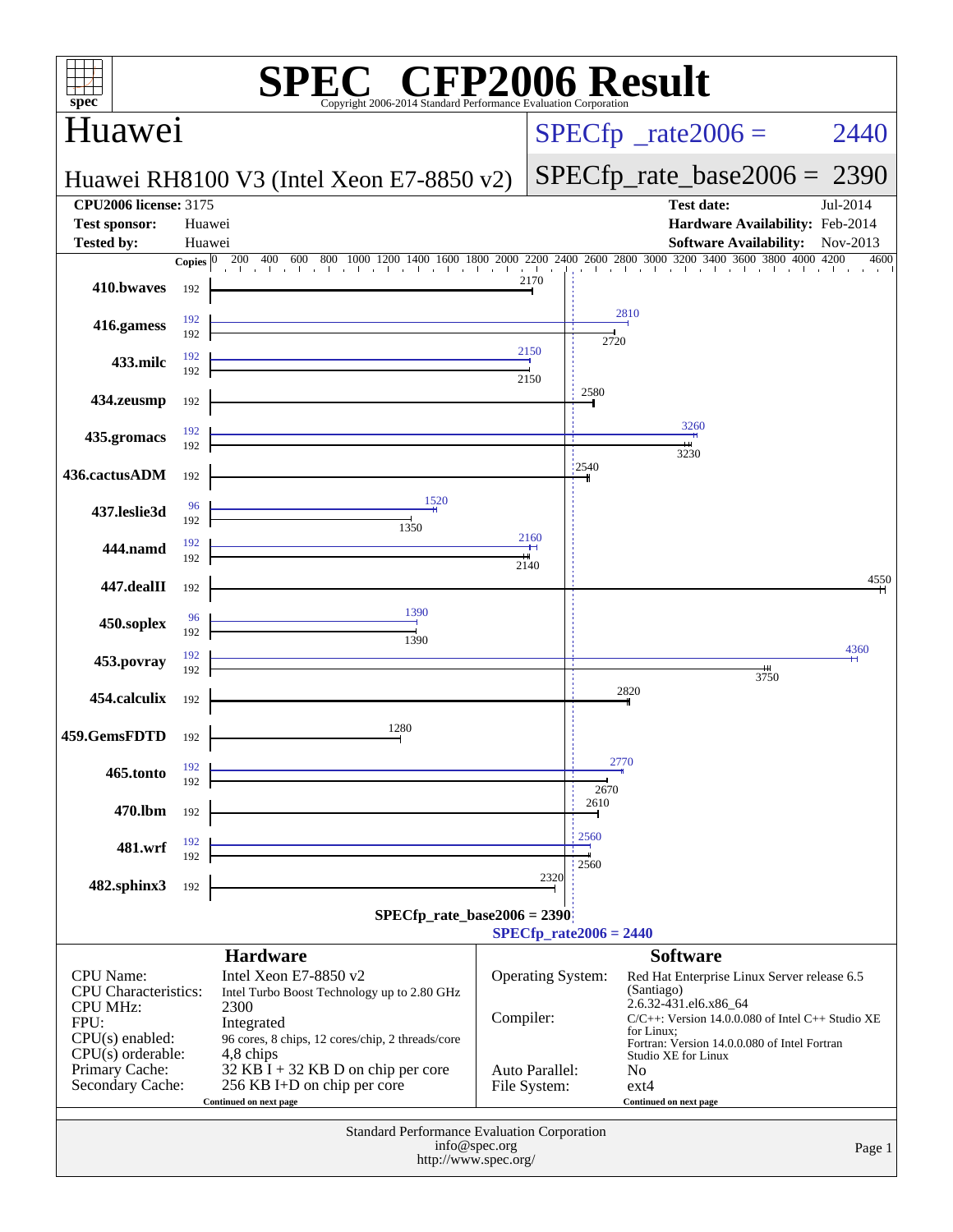

### Huawei

[Other Cache:](http://www.spec.org/auto/cpu2006/Docs/result-fields.html#OtherCache)

### $SPECTp\_rate2006 = 2440$

#### Huawei RH8100 V3 (Intel Xeon E7-8850 v2)

[L3 Cache:](http://www.spec.org/auto/cpu2006/Docs/result-fields.html#L3Cache) 24 MB I+D on chip per chip<br>Other Cache: None

[Memory:](http://www.spec.org/auto/cpu2006/Docs/result-fields.html#Memory) 1 TB (64 x 16 GB 2Rx4 PC3-12800R-11, ECC, running at 1066 MHz) [Disk Subsystem:](http://www.spec.org/auto/cpu2006/Docs/result-fields.html#DiskSubsystem) 2 x 600 GB SAS, 10K RPM

# [SPECfp\\_rate\\_base2006 =](http://www.spec.org/auto/cpu2006/Docs/result-fields.html#SPECfpratebase2006) 2390

| <b>CPU2006 license: 3175</b> |  |
|------------------------------|--|
|                              |  |

[Other Hardware:](http://www.spec.org/auto/cpu2006/Docs/result-fields.html#OtherHardware) None

**[CPU2006 license:](http://www.spec.org/auto/cpu2006/Docs/result-fields.html#CPU2006license)** 3175 **[Test date:](http://www.spec.org/auto/cpu2006/Docs/result-fields.html#Testdate)** Jul-2014 **[Test sponsor:](http://www.spec.org/auto/cpu2006/Docs/result-fields.html#Testsponsor)** Huawei **[Hardware Availability:](http://www.spec.org/auto/cpu2006/Docs/result-fields.html#HardwareAvailability)** Feb-2014 **[Tested by:](http://www.spec.org/auto/cpu2006/Docs/result-fields.html#Testedby)** Huawei **[Software Availability:](http://www.spec.org/auto/cpu2006/Docs/result-fields.html#SoftwareAvailability)** Nov-2013 [System State:](http://www.spec.org/auto/cpu2006/Docs/result-fields.html#SystemState) Run level 3 (multi-user)<br>Base Pointers: 32/64-bit

#### **[Results Table](http://www.spec.org/auto/cpu2006/Docs/result-fields.html#ResultsTable)**

[Base Pointers:](http://www.spec.org/auto/cpu2006/Docs/result-fields.html#BasePointers)

[Peak Pointers:](http://www.spec.org/auto/cpu2006/Docs/result-fields.html#PeakPointers) 32/64-bit [Other Software:](http://www.spec.org/auto/cpu2006/Docs/result-fields.html#OtherSoftware) None

|                      | <b>Base</b>   |                |              |                | <b>Peak</b> |                |                          |                     |                |              |                |              |                |              |
|----------------------|---------------|----------------|--------------|----------------|-------------|----------------|--------------------------|---------------------|----------------|--------------|----------------|--------------|----------------|--------------|
| <b>Benchmark</b>     | <b>Copies</b> | <b>Seconds</b> | Ratio        | <b>Seconds</b> | Ratio       | <b>Seconds</b> | <b>Ratio</b>             | <b>Copies</b>       | <b>Seconds</b> | <b>Ratio</b> | <b>Seconds</b> | <b>Ratio</b> | <b>Seconds</b> | <b>Ratio</b> |
| 410.bwayes           | 192           | 1202           | 2170         | 1205           | 2170        | 1204           | 2170                     | 192                 | 1202           | 2170         | 1205           | 2170         | 1204           | 2170         |
| $416$ .gamess        | 192           | 1379           | 2730         | 1381           | 2720        | 1381           | 2720                     | 192                 | 1336           | 2810         | 1337           | 2810         | 1335           | 2820         |
| $433$ .milc          | 192           | 819            | 2150         | 819            | 2150        | 819            | 2150                     | 192                 | 820            | 2150         | 818            | 2150         | 819            | 2150         |
| $434$ . zeusmp       | 192           | 676            | 2590         | 677            | 2580        | 678            | 2580                     | 192                 | 676            | 2590         | 677            | 2580         | 678            | 2580         |
| 435.gromacs          | 192           | 423            | 3240         | 425            | 3230        | 429            | 3190                     | 192                 | 421            | 3260         | 421            | 3260         | 418            | 3280         |
| 436.cactusADM        | 192           | 903            | 2540         | 898            | 2560        | 904            | 2540                     | 192                 | 903            | 2540         | 898            | 2560         | 904            | 2540         |
| 437.leslie3d         | 192           | 1335           | 1350         | 1336           | 1350        | 1337           | 1350                     | 96                  | 593            | 1520         | 602            | 1500         | 593            | 1520         |
| 444.namd             | 192           | 719            | 2140         | 715            | 2150        | 730            | 2110                     | 192                 | 714            | 2160         | 700            | 2200         | 717            | 2150         |
| $ 447.\text{dealII}$ | 192           | 483            | 4550         | 487            | 4510        | 483            | 4550                     | 192                 | 483            | 4550         | 487            | 4510         | 483            | 4550         |
| $450$ .soplex        | 192           | 1154           | 1390         | 1153           | 1390        | 1153           | 1390                     | 96                  | 576            | 1390         | 576            | 1390         | 576            | 1390         |
| $453$ .povray        | 192           | 272            | 3750         | 274            | 3730        | 271            | 3770                     | 192                 | 234            | 4360         | 234            | 4360         | 236            | 4320         |
| 454.calculix         | 192           | 563            | 2810         | 561            | 2820        | 561            | 2820                     | 192                 | 563            | 2810         | 561            | 2820         | 561            | 2820         |
| 459.GemsFDTD         | 192           | 1593           | 1280         | 1593           | 1280        | 1592           | 1280                     | 192                 | 1593           | 1280         | 1593           | 1280         | 1592           | 1280         |
| 465.tonto            | 192           | 705            | 2680         | 707            | 2670        | 707            | 2670                     | 192                 | 681            | 2770         | 681            | 2770         | 680            | 2780         |
| 470.1bm              | 192           | 1010           | 2610         | 1010           | 2610        | 1010           | 2610                     | 192                 | 1010           | 2610         | 1010           | 2610         | <b>1010</b>    | 2610         |
| 481.wrf              | 192           | 838            | 2560         | 838            | 2560        | 841            | 2550                     | 192                 | 838            | 2560         | 838            | 2560         | 838            | 2560         |
| 482.sphinx3          | 192           | 1612           | 2320         | 1612           | 2320        | 1613           | 2320                     | 192                 | 1612           | 2320         | 1612           | 2320         | 1613           | 2320         |
| D.                   |               | t <b>11.</b>   | $\mathbf{J}$ | 1.3.1.41       |             |                | $\mathbf{D}$ $\cdot$ 1.1 | $\mathbf{H}$<br>1.1 | $\mathbf{A}$   |              |                |              |                |              |

Results appear in the [order in which they were run.](http://www.spec.org/auto/cpu2006/Docs/result-fields.html#RunOrder) Bold underlined text [indicates a median measurement.](http://www.spec.org/auto/cpu2006/Docs/result-fields.html#Median)

#### **[Submit Notes](http://www.spec.org/auto/cpu2006/Docs/result-fields.html#SubmitNotes)**

 The numactl mechanism was used to bind copies to processors. The config file option 'submit' was used to generate numactl commands to bind each copy to a specific processor. For details, please see the config file.

#### **[Operating System Notes](http://www.spec.org/auto/cpu2006/Docs/result-fields.html#OperatingSystemNotes)**

Stack size set to unlimited using "ulimit -s unlimited"

#### **[Platform Notes](http://www.spec.org/auto/cpu2006/Docs/result-fields.html#PlatformNotes)**

 BIOS configuration: Set Power Efficiency Mode to Performance Set Lock\_step to disabled

Continued on next page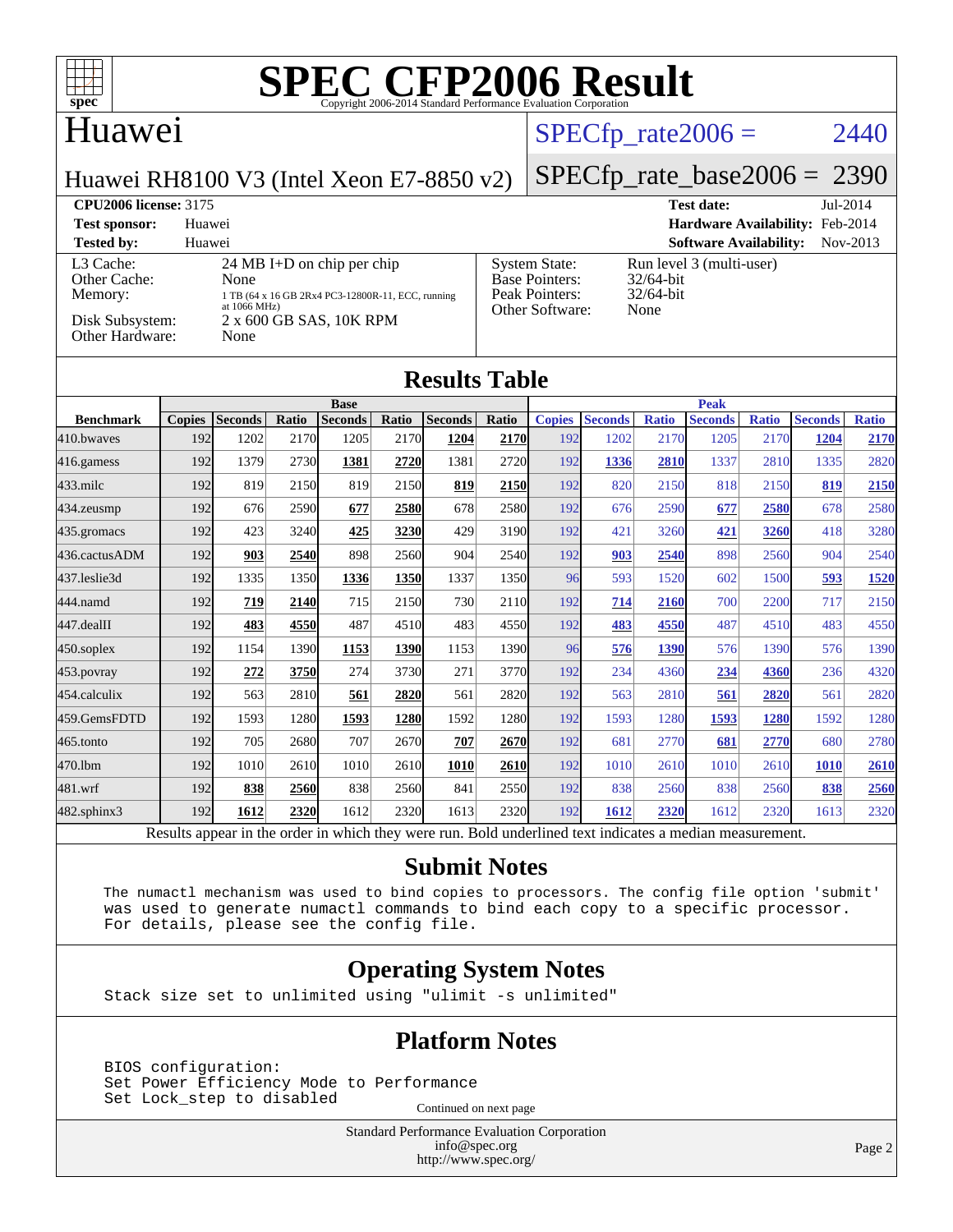

#### Huawei

 $SPECTp\_rate2006 = 2440$ 

[SPECfp\\_rate\\_base2006 =](http://www.spec.org/auto/cpu2006/Docs/result-fields.html#SPECfpratebase2006) 2390

Huawei RH8100 V3 (Intel Xeon E7-8850 v2)

**[Tested by:](http://www.spec.org/auto/cpu2006/Docs/result-fields.html#Testedby)** Huawei **[Software Availability:](http://www.spec.org/auto/cpu2006/Docs/result-fields.html#SoftwareAvailability)** Nov-2013

**[CPU2006 license:](http://www.spec.org/auto/cpu2006/Docs/result-fields.html#CPU2006license)** 3175 **[Test date:](http://www.spec.org/auto/cpu2006/Docs/result-fields.html#Testdate)** Jul-2014 **[Test sponsor:](http://www.spec.org/auto/cpu2006/Docs/result-fields.html#Testsponsor)** Huawei **[Hardware Availability:](http://www.spec.org/auto/cpu2006/Docs/result-fields.html#HardwareAvailability)** Feb-2014

#### **[Platform Notes \(Continued\)](http://www.spec.org/auto/cpu2006/Docs/result-fields.html#PlatformNotes)**

Standard Performance Evaluation Corporation [info@spec.org](mailto:info@spec.org) <http://www.spec.org/> Page 3 Baseboard Management Controller used to adjust the fan speed to 100% Sysinfo program /spec/config/sysinfo.rev6818 \$Rev: 6818 \$ \$Date:: 2012-07-17 #\$ e86d102572650a6e4d596a3cee98f191 running on RH8100V3 Sat Jul 12 14:03:17 2014 This section contains SUT (System Under Test) info as seen by some common utilities. To remove or add to this section, see: <http://www.spec.org/cpu2006/Docs/config.html#sysinfo> From /proc/cpuinfo model name : Intel(R) Xeon(R) CPU E7-8850 v2 @ 2.30GHz 8 "physical id"s (chips) 192 "processors" cores, siblings (Caution: counting these is hw and system dependent. The following excerpts from /proc/cpuinfo might not be reliable. Use with caution.) cpu cores : 12 siblings : 24 physical 0: cores 0 1 2 3 4 5 8 9 10 11 12 13 physical 1: cores 0 1 2 3 4 5 8 9 10 11 12 13 physical 2: cores 0 1 2 3 4 5 8 9 10 11 12 13 physical 3: cores 0 1 2 3 4 5 8 9 10 11 12 13 physical 4: cores 0 1 2 3 4 5 8 9 10 11 12 13 physical 5: cores 0 1 2 3 4 5 8 9 10 11 12 13 physical 6: cores 0 1 2 3 4 5 8 9 10 11 12 13 physical 7: cores 0 1 2 3 4 5 8 9 10 11 12 13 cache size : 24576 KB From /proc/meminfo MemTotal: 1058585896 kB HugePages\_Total: 0<br>Hugepagesize: 2048 kB Hugepagesize: /usr/bin/lsb\_release -d Red Hat Enterprise Linux Server release 6.5 (Santiago) From /etc/\*release\* /etc/\*version\* redhat-release: Red Hat Enterprise Linux Server release 6.5 (Santiago) system-release: Red Hat Enterprise Linux Server release 6.5 (Santiago) system-release-cpe: cpe:/o:redhat:enterprise\_linux:6server:ga:server uname -a: Linux RH8100V3 2.6.32-431.el6.x86\_64 #1 SMP Sun Nov 10 22:19:54 EST 2013 x86\_64 x86\_64 x86\_64 GNU/Linux run-level 3 Jul 11 19:40 SPEC is set to: /spec Filesystem Type Size Used Avail Use% Mounted on<br>
/dev/sda2 ext4 385G 171G 195G 47% /spec 171G 195G 47% /spec Additional information from dmidecode: Continued on next page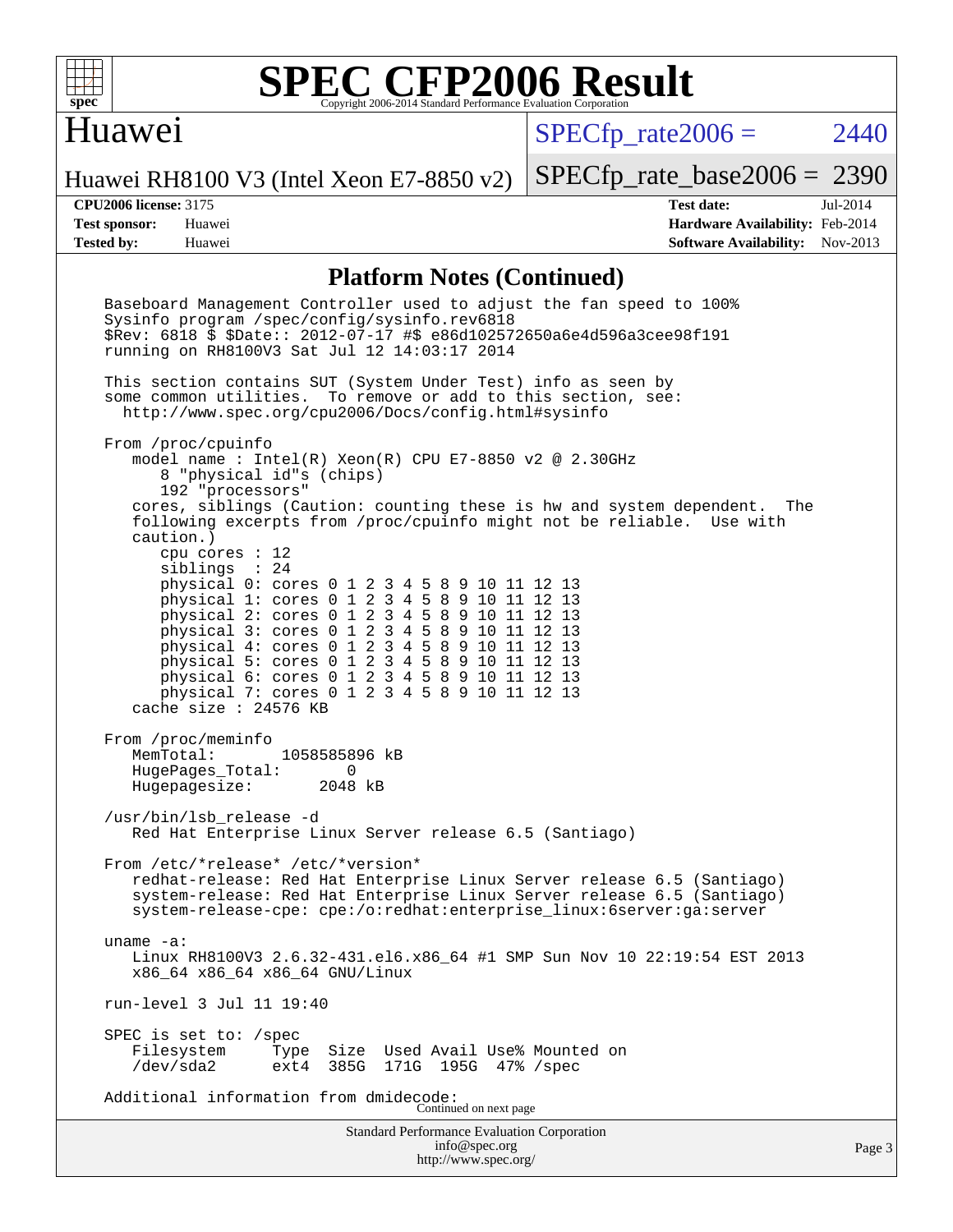

#### Huawei

 $SPECTp\_rate2006 = 2440$ 

Huawei RH8100 V3 (Intel Xeon E7-8850 v2)

**[Tested by:](http://www.spec.org/auto/cpu2006/Docs/result-fields.html#Testedby)** Huawei **[Software Availability:](http://www.spec.org/auto/cpu2006/Docs/result-fields.html#SoftwareAvailability)** Nov-2013

[SPECfp\\_rate\\_base2006 =](http://www.spec.org/auto/cpu2006/Docs/result-fields.html#SPECfpratebase2006) 2390 **[CPU2006 license:](http://www.spec.org/auto/cpu2006/Docs/result-fields.html#CPU2006license)** 3175 **[Test date:](http://www.spec.org/auto/cpu2006/Docs/result-fields.html#Testdate)** Jul-2014 **[Test sponsor:](http://www.spec.org/auto/cpu2006/Docs/result-fields.html#Testsponsor)** Huawei **[Hardware Availability:](http://www.spec.org/auto/cpu2006/Docs/result-fields.html#HardwareAvailability)** Feb-2014

#### **[Platform Notes \(Continued\)](http://www.spec.org/auto/cpu2006/Docs/result-fields.html#PlatformNotes)**

 BIOS American Megatrends Inc. BLHSV016 06/05/2014 Memory: 64x 16 GB 62x Hynix HMT42GR7AFR4C-PB 16 GB 1066 MHz 2 rank 2x Hynix HMT42GR7MFR4C-PB 16 GB 1066 MHz 2 rank 128x NO DIMM NO DIMM

 (End of data from sysinfo program) Regarding the sysinfo display about the memory installed, the correct amount of memory is 1 TB and the dmidecode description should have two lines reading as: 62x Hynix HMT42GR7AFR4C-PB 16 GB 1066 MHz 2 rank 2x Hynix HMT42GR7MFR4C-PB 16 GB 1066 MHz 2 rank

#### **[General Notes](http://www.spec.org/auto/cpu2006/Docs/result-fields.html#GeneralNotes)**

Environment variables set by runspec before the start of the run: LD\_LIBRARY\_PATH = "/spec/libs/32:/spec/libs/64:/spec/sh"

 Binaries compiled on a system with 1x Core i7-860 CPU + 8GB memory using RedHat EL 6.4 Transparent Huge Pages enabled with: echo always > /sys/kernel/mm/redhat\_transparent\_hugepage/enabled Filesystem page cache cleared with: echo 1> /proc/sys/vm/drop\_caches runspec command invoked through numactl i.e.: numactl --interleave=all runspec <etc>

#### **[Base Compiler Invocation](http://www.spec.org/auto/cpu2006/Docs/result-fields.html#BaseCompilerInvocation)**

[C benchmarks](http://www.spec.org/auto/cpu2006/Docs/result-fields.html#Cbenchmarks):  $\text{icc}$  -m64

[C++ benchmarks:](http://www.spec.org/auto/cpu2006/Docs/result-fields.html#CXXbenchmarks) [icpc -m64](http://www.spec.org/cpu2006/results/res2014q3/cpu2006-20140713-30385.flags.html#user_CXXbase_intel_icpc_64bit_bedb90c1146cab66620883ef4f41a67e)

[Fortran benchmarks](http://www.spec.org/auto/cpu2006/Docs/result-fields.html#Fortranbenchmarks): [ifort -m64](http://www.spec.org/cpu2006/results/res2014q3/cpu2006-20140713-30385.flags.html#user_FCbase_intel_ifort_64bit_ee9d0fb25645d0210d97eb0527dcc06e)

[Benchmarks using both Fortran and C](http://www.spec.org/auto/cpu2006/Docs/result-fields.html#BenchmarksusingbothFortranandC): [icc -m64](http://www.spec.org/cpu2006/results/res2014q3/cpu2006-20140713-30385.flags.html#user_CC_FCbase_intel_icc_64bit_0b7121f5ab7cfabee23d88897260401c) [ifort -m64](http://www.spec.org/cpu2006/results/res2014q3/cpu2006-20140713-30385.flags.html#user_CC_FCbase_intel_ifort_64bit_ee9d0fb25645d0210d97eb0527dcc06e)

### **[Base Portability Flags](http://www.spec.org/auto/cpu2006/Docs/result-fields.html#BasePortabilityFlags)**

 410.bwaves: [-DSPEC\\_CPU\\_LP64](http://www.spec.org/cpu2006/results/res2014q3/cpu2006-20140713-30385.flags.html#suite_basePORTABILITY410_bwaves_DSPEC_CPU_LP64) 416.gamess: [-DSPEC\\_CPU\\_LP64](http://www.spec.org/cpu2006/results/res2014q3/cpu2006-20140713-30385.flags.html#suite_basePORTABILITY416_gamess_DSPEC_CPU_LP64) 433.milc: [-DSPEC\\_CPU\\_LP64](http://www.spec.org/cpu2006/results/res2014q3/cpu2006-20140713-30385.flags.html#suite_basePORTABILITY433_milc_DSPEC_CPU_LP64)

Continued on next page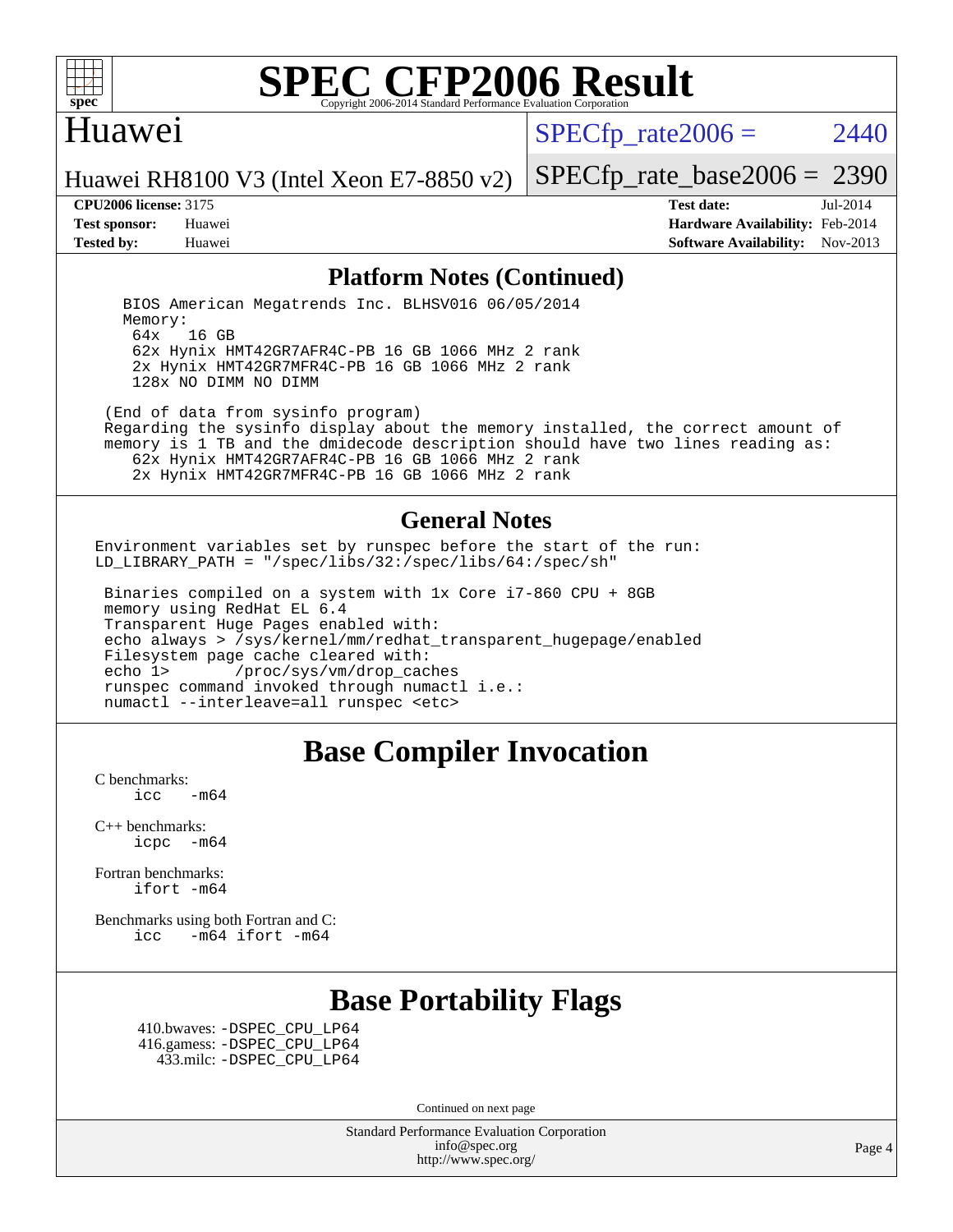

#### Huawei

 $SPECTp\_rate2006 = 2440$ 

Huawei RH8100 V3 (Intel Xeon E7-8850 v2)

[SPECfp\\_rate\\_base2006 =](http://www.spec.org/auto/cpu2006/Docs/result-fields.html#SPECfpratebase2006) 2390

**[CPU2006 license:](http://www.spec.org/auto/cpu2006/Docs/result-fields.html#CPU2006license)** 3175 **[Test date:](http://www.spec.org/auto/cpu2006/Docs/result-fields.html#Testdate)** Jul-2014 **[Test sponsor:](http://www.spec.org/auto/cpu2006/Docs/result-fields.html#Testsponsor)** Huawei **[Hardware Availability:](http://www.spec.org/auto/cpu2006/Docs/result-fields.html#HardwareAvailability)** Feb-2014 **[Tested by:](http://www.spec.org/auto/cpu2006/Docs/result-fields.html#Testedby)** Huawei **[Software Availability:](http://www.spec.org/auto/cpu2006/Docs/result-fields.html#SoftwareAvailability)** Nov-2013

## **[Base Portability Flags \(Continued\)](http://www.spec.org/auto/cpu2006/Docs/result-fields.html#BasePortabilityFlags)**

| 434.zeusmp: - DSPEC_CPU_LP64               |                                                                |
|--------------------------------------------|----------------------------------------------------------------|
| 435.gromacs: -DSPEC_CPU_LP64 -nofor_main   |                                                                |
| 436.cactusADM: -DSPEC CPU LP64 -nofor main |                                                                |
| 437.leslie3d: -DSPEC CPU LP64              |                                                                |
| 444.namd: -DSPEC CPU LP64                  |                                                                |
| 447.dealII: -DSPEC CPU LP64                |                                                                |
| 450.soplex: -DSPEC_CPU_LP64                |                                                                |
| 453.povray: -DSPEC_CPU_LP64                |                                                                |
| 454.calculix: -DSPEC CPU LP64 -nofor main  |                                                                |
| 459.GemsFDTD: -DSPEC CPU LP64              |                                                                |
| 465.tonto: -DSPEC CPU LP64                 |                                                                |
| 470.1bm: - DSPEC CPU LP64                  |                                                                |
|                                            | 481.wrf: -DSPEC_CPU_LP64 -DSPEC_CPU_CASE_FLAG -DSPEC_CPU_LINUX |
| 482.sphinx3: -DSPEC_CPU_LP64               |                                                                |

## **[Base Optimization Flags](http://www.spec.org/auto/cpu2006/Docs/result-fields.html#BaseOptimizationFlags)**

[C benchmarks](http://www.spec.org/auto/cpu2006/Docs/result-fields.html#Cbenchmarks):

[-xAVX](http://www.spec.org/cpu2006/results/res2014q3/cpu2006-20140713-30385.flags.html#user_CCbase_f-xAVX) [-ipo](http://www.spec.org/cpu2006/results/res2014q3/cpu2006-20140713-30385.flags.html#user_CCbase_f-ipo) [-O3](http://www.spec.org/cpu2006/results/res2014q3/cpu2006-20140713-30385.flags.html#user_CCbase_f-O3) [-no-prec-div](http://www.spec.org/cpu2006/results/res2014q3/cpu2006-20140713-30385.flags.html#user_CCbase_f-no-prec-div) [-opt-prefetch](http://www.spec.org/cpu2006/results/res2014q3/cpu2006-20140713-30385.flags.html#user_CCbase_f-opt-prefetch) [-auto-p32](http://www.spec.org/cpu2006/results/res2014q3/cpu2006-20140713-30385.flags.html#user_CCbase_f-auto-p32) [-ansi-alias](http://www.spec.org/cpu2006/results/res2014q3/cpu2006-20140713-30385.flags.html#user_CCbase_f-ansi-alias) [-opt-mem-layout-trans=3](http://www.spec.org/cpu2006/results/res2014q3/cpu2006-20140713-30385.flags.html#user_CCbase_f-opt-mem-layout-trans_a7b82ad4bd7abf52556d4961a2ae94d5)

[C++ benchmarks:](http://www.spec.org/auto/cpu2006/Docs/result-fields.html#CXXbenchmarks)

[-xAVX](http://www.spec.org/cpu2006/results/res2014q3/cpu2006-20140713-30385.flags.html#user_CXXbase_f-xAVX) [-ipo](http://www.spec.org/cpu2006/results/res2014q3/cpu2006-20140713-30385.flags.html#user_CXXbase_f-ipo) [-O3](http://www.spec.org/cpu2006/results/res2014q3/cpu2006-20140713-30385.flags.html#user_CXXbase_f-O3) [-no-prec-div](http://www.spec.org/cpu2006/results/res2014q3/cpu2006-20140713-30385.flags.html#user_CXXbase_f-no-prec-div) [-opt-prefetch](http://www.spec.org/cpu2006/results/res2014q3/cpu2006-20140713-30385.flags.html#user_CXXbase_f-opt-prefetch) [-auto-p32](http://www.spec.org/cpu2006/results/res2014q3/cpu2006-20140713-30385.flags.html#user_CXXbase_f-auto-p32) [-ansi-alias](http://www.spec.org/cpu2006/results/res2014q3/cpu2006-20140713-30385.flags.html#user_CXXbase_f-ansi-alias) [-opt-mem-layout-trans=3](http://www.spec.org/cpu2006/results/res2014q3/cpu2006-20140713-30385.flags.html#user_CXXbase_f-opt-mem-layout-trans_a7b82ad4bd7abf52556d4961a2ae94d5)

[Fortran benchmarks](http://www.spec.org/auto/cpu2006/Docs/result-fields.html#Fortranbenchmarks):

[-xAVX](http://www.spec.org/cpu2006/results/res2014q3/cpu2006-20140713-30385.flags.html#user_FCbase_f-xAVX) [-ipo](http://www.spec.org/cpu2006/results/res2014q3/cpu2006-20140713-30385.flags.html#user_FCbase_f-ipo) [-O3](http://www.spec.org/cpu2006/results/res2014q3/cpu2006-20140713-30385.flags.html#user_FCbase_f-O3) [-no-prec-div](http://www.spec.org/cpu2006/results/res2014q3/cpu2006-20140713-30385.flags.html#user_FCbase_f-no-prec-div) [-opt-prefetch](http://www.spec.org/cpu2006/results/res2014q3/cpu2006-20140713-30385.flags.html#user_FCbase_f-opt-prefetch)

[Benchmarks using both Fortran and C](http://www.spec.org/auto/cpu2006/Docs/result-fields.html#BenchmarksusingbothFortranandC):

[-xAVX](http://www.spec.org/cpu2006/results/res2014q3/cpu2006-20140713-30385.flags.html#user_CC_FCbase_f-xAVX) [-ipo](http://www.spec.org/cpu2006/results/res2014q3/cpu2006-20140713-30385.flags.html#user_CC_FCbase_f-ipo) [-O3](http://www.spec.org/cpu2006/results/res2014q3/cpu2006-20140713-30385.flags.html#user_CC_FCbase_f-O3) [-no-prec-div](http://www.spec.org/cpu2006/results/res2014q3/cpu2006-20140713-30385.flags.html#user_CC_FCbase_f-no-prec-div) [-opt-prefetch](http://www.spec.org/cpu2006/results/res2014q3/cpu2006-20140713-30385.flags.html#user_CC_FCbase_f-opt-prefetch) [-auto-p32](http://www.spec.org/cpu2006/results/res2014q3/cpu2006-20140713-30385.flags.html#user_CC_FCbase_f-auto-p32) [-ansi-alias](http://www.spec.org/cpu2006/results/res2014q3/cpu2006-20140713-30385.flags.html#user_CC_FCbase_f-ansi-alias) [-opt-mem-layout-trans=3](http://www.spec.org/cpu2006/results/res2014q3/cpu2006-20140713-30385.flags.html#user_CC_FCbase_f-opt-mem-layout-trans_a7b82ad4bd7abf52556d4961a2ae94d5)

## **[Peak Compiler Invocation](http://www.spec.org/auto/cpu2006/Docs/result-fields.html#PeakCompilerInvocation)**

#### [C benchmarks](http://www.spec.org/auto/cpu2006/Docs/result-fields.html#Cbenchmarks):

 $\text{icc}$  -m64

[C++ benchmarks \(except as noted below\):](http://www.spec.org/auto/cpu2006/Docs/result-fields.html#CXXbenchmarksexceptasnotedbelow) [icpc -m64](http://www.spec.org/cpu2006/results/res2014q3/cpu2006-20140713-30385.flags.html#user_CXXpeak_intel_icpc_64bit_bedb90c1146cab66620883ef4f41a67e)

450.soplex: [icpc -m32](http://www.spec.org/cpu2006/results/res2014q3/cpu2006-20140713-30385.flags.html#user_peakCXXLD450_soplex_intel_icpc_4e5a5ef1a53fd332b3c49e69c3330699)

```
Fortran benchmarks: 
     ifort -m64
```
Continued on next page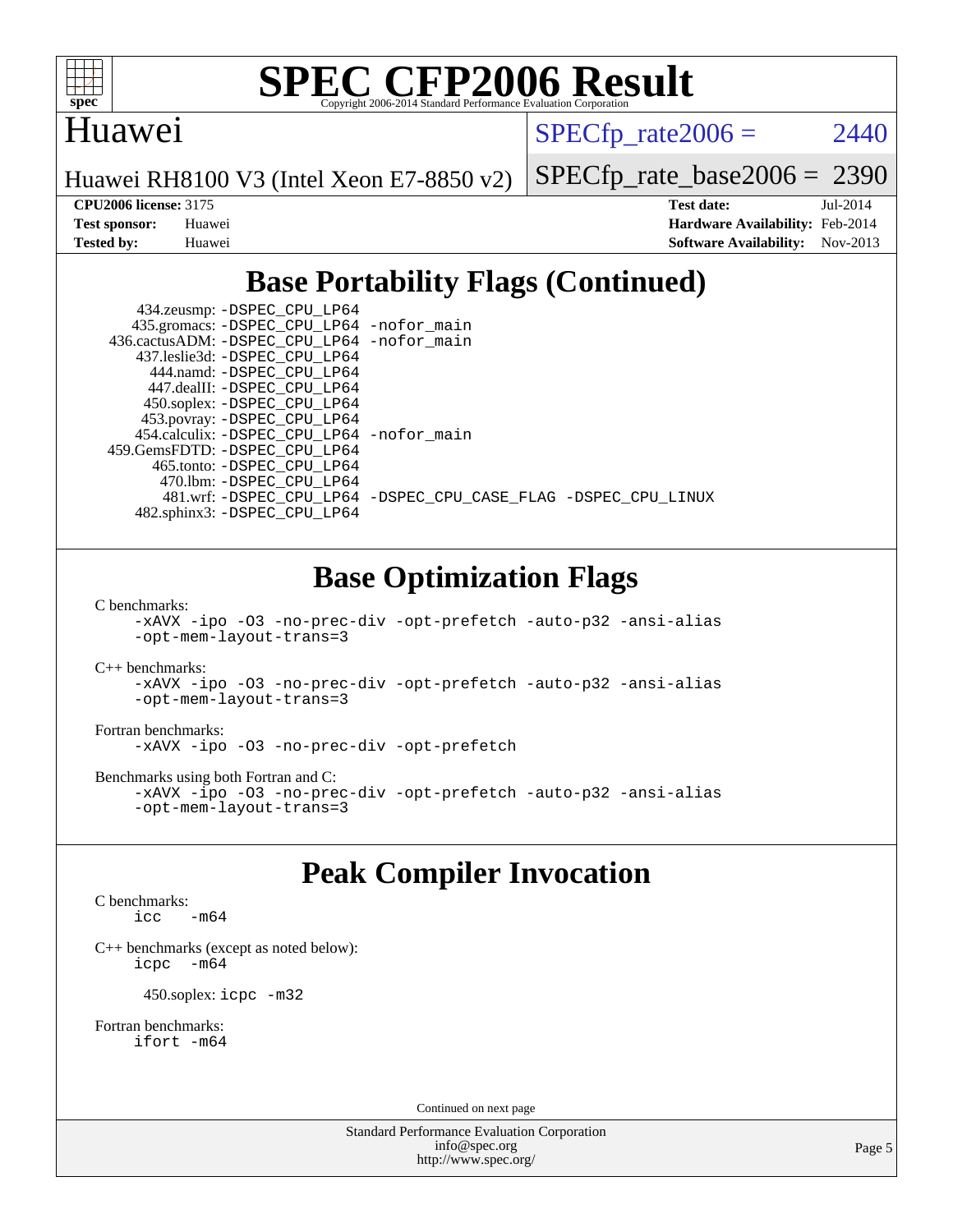

#### Huawei

 $SPECTp\_rate2006 = 2440$ 

Huawei RH8100 V3 (Intel Xeon E7-8850 v2)

[SPECfp\\_rate\\_base2006 =](http://www.spec.org/auto/cpu2006/Docs/result-fields.html#SPECfpratebase2006) 2390

**[CPU2006 license:](http://www.spec.org/auto/cpu2006/Docs/result-fields.html#CPU2006license)** 3175 **[Test date:](http://www.spec.org/auto/cpu2006/Docs/result-fields.html#Testdate)** Jul-2014 **[Test sponsor:](http://www.spec.org/auto/cpu2006/Docs/result-fields.html#Testsponsor)** Huawei **[Hardware Availability:](http://www.spec.org/auto/cpu2006/Docs/result-fields.html#HardwareAvailability)** Feb-2014 **[Tested by:](http://www.spec.org/auto/cpu2006/Docs/result-fields.html#Testedby)** Huawei **[Software Availability:](http://www.spec.org/auto/cpu2006/Docs/result-fields.html#SoftwareAvailability)** Nov-2013

# **[Peak Compiler Invocation \(Continued\)](http://www.spec.org/auto/cpu2006/Docs/result-fields.html#PeakCompilerInvocation)**

[Benchmarks using both Fortran and C](http://www.spec.org/auto/cpu2006/Docs/result-fields.html#BenchmarksusingbothFortranandC): [icc -m64](http://www.spec.org/cpu2006/results/res2014q3/cpu2006-20140713-30385.flags.html#user_CC_FCpeak_intel_icc_64bit_0b7121f5ab7cfabee23d88897260401c) [ifort -m64](http://www.spec.org/cpu2006/results/res2014q3/cpu2006-20140713-30385.flags.html#user_CC_FCpeak_intel_ifort_64bit_ee9d0fb25645d0210d97eb0527dcc06e)

### **[Peak Portability Flags](http://www.spec.org/auto/cpu2006/Docs/result-fields.html#PeakPortabilityFlags)**

| 435.gromacs: -DSPEC_CPU_LP64 -nofor_main                       |
|----------------------------------------------------------------|
| 436.cactusADM: - DSPEC CPU LP64 - nofor main                   |
|                                                                |
|                                                                |
|                                                                |
|                                                                |
| 454.calculix: -DSPEC CPU LP64 -nofor main                      |
|                                                                |
|                                                                |
|                                                                |
| 481.wrf: -DSPEC_CPU_LP64 -DSPEC_CPU_CASE_FLAG -DSPEC_CPU_LINUX |
|                                                                |
|                                                                |

### **[Peak Optimization Flags](http://www.spec.org/auto/cpu2006/Docs/result-fields.html#PeakOptimizationFlags)**

```
C benchmarks: 
        433.milc: -xAVX(pass 2) -prof-gen(pass 1) -ipo(pass 2) -O3(pass 2)
                -no-prec-div(pass 2) -opt-mem-layout-trans=3(pass 2)
                -prof-use(pass 2) -auto-ilp32
        470.lbm: basepeak = yes
     482.sphinx3: basepeak = yes
C++ benchmarks: 
        444.namd: -xAVX(pass 2) -prof-gen(pass 1) -ipo(pass 2) -O3(pass 2)
                -no-prec-div(pass 2) -opt-mem-layout-trans=3(pass 2)
                -prof-use(pass 2) -fno-alias -auto-ilp32
       447.dealII: basepeak = yes
       450.soplex: -xAVX(pass 2) -prof-gen(pass 1) -ipo(pass 2) -O3(pass 2)
                -no-prec-div(pass 2) -opt-mem-layout-trans=3(pass 2)
                -prof-use(pass 2) -opt-malloc-options=3
                                         Continued on next page
```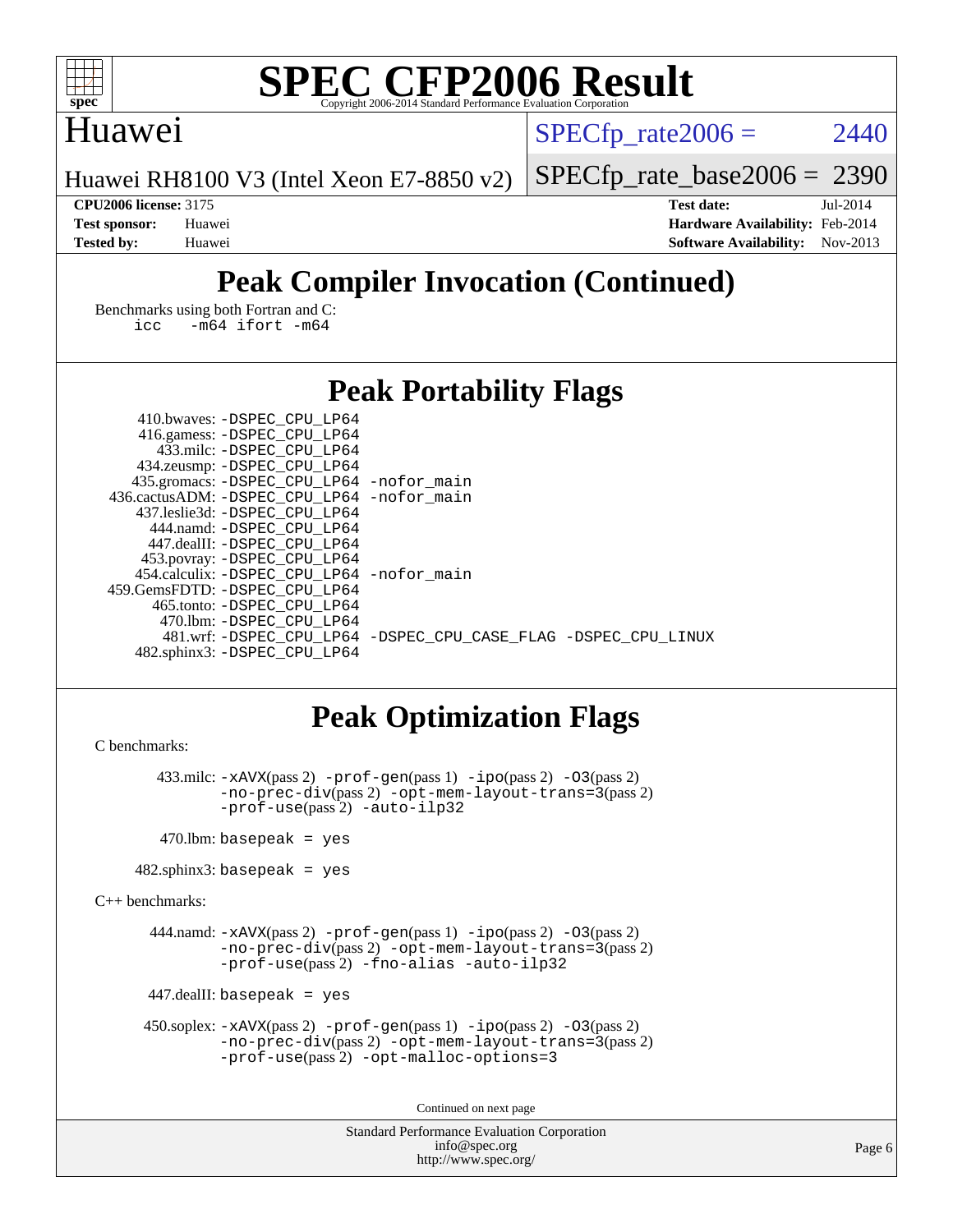

### Huawei

 $SPECfp_rate2006 = 2440$  $SPECfp_rate2006 = 2440$ 

Huawei RH8100 V3 (Intel Xeon E7-8850 v2)

[SPECfp\\_rate\\_base2006 =](http://www.spec.org/auto/cpu2006/Docs/result-fields.html#SPECfpratebase2006) 2390

**[CPU2006 license:](http://www.spec.org/auto/cpu2006/Docs/result-fields.html#CPU2006license)** 3175 **[Test date:](http://www.spec.org/auto/cpu2006/Docs/result-fields.html#Testdate)** Jul-2014 **[Test sponsor:](http://www.spec.org/auto/cpu2006/Docs/result-fields.html#Testsponsor)** Huawei **[Hardware Availability:](http://www.spec.org/auto/cpu2006/Docs/result-fields.html#HardwareAvailability)** Feb-2014 **[Tested by:](http://www.spec.org/auto/cpu2006/Docs/result-fields.html#Testedby)** Huawei **[Software Availability:](http://www.spec.org/auto/cpu2006/Docs/result-fields.html#SoftwareAvailability)** Nov-2013

# **[Peak Optimization Flags \(Continued\)](http://www.spec.org/auto/cpu2006/Docs/result-fields.html#PeakOptimizationFlags)**

| 453. povray: $-xAVX(pass 2)$ -prof-gen(pass 1) -ipo(pass 2) -03(pass 2)<br>$-no\text{-prec-div}(pass 2)$ -opt-mem-layout-trans= $3 (pass 2)$<br>-prof-use(pass 2) -unroll4 -ansi-alias                                               |  |
|--------------------------------------------------------------------------------------------------------------------------------------------------------------------------------------------------------------------------------------|--|
| Fortran benchmarks:                                                                                                                                                                                                                  |  |
| $410.bwaves: basepeak = yes$                                                                                                                                                                                                         |  |
| 416.gamess: $-x$ AVX(pass 2) $-prof-gen(pass 1) -ipo(pass 2) -O3(pass 2)$<br>-no-prec-div(pass 2) -prof-use(pass 2) -unroll2<br>-inline-level=0 -scalar-rep-                                                                         |  |
| $434$ .zeusmp: basepeak = yes                                                                                                                                                                                                        |  |
| 437.leslie3d: -xAVX -ipo -03 -no-prec-div -opt-prefetch                                                                                                                                                                              |  |
| $459.GemsFDTD: basepeak = yes$                                                                                                                                                                                                       |  |
| $465$ .tonto: $-xAVX(pass 2)$ -prof-gen(pass 1) -ipo(pass 2) -03(pass 2)<br>-no-prec-div(pass 2) -prof-use(pass 2) -unroll4 -auto<br>-inline-calloc -opt-malloc-options=3                                                            |  |
| Benchmarks using both Fortran and C:                                                                                                                                                                                                 |  |
| 435.gromacs: $-xAUX(pass 2)$ -prof-gen(pass 1) -ipo(pass 2) -03(pass 2)<br>$-no\text{-prec-div}(pass 2) - opt-mem-layer-trans=3 (pass 2)$<br>-prof-use(pass 2) -opt-prefetch -auto-ilp32                                             |  |
| $436.cactusADM:basepeak = yes$                                                                                                                                                                                                       |  |
| $454$ .calculix: basepeak = yes                                                                                                                                                                                                      |  |
| 481.wrf: -xAVX -ipo -03 -no-prec-div -auto-ilp32                                                                                                                                                                                     |  |
| The flags files that were used to format this result can be browsed at<br>http://www.spec.org/cpu2006/flags/Intel-ic14.0-official-linux64-revC.html<br>http://www.spec.org/cpu2006/flags/Huawei-Platform-Settings-V1.0-IVB-RevG.html |  |
|                                                                                                                                                                                                                                      |  |

You can also download the XML flags sources by saving the following links: <http://www.spec.org/cpu2006/flags/Intel-ic14.0-official-linux64-revC.xml> <http://www.spec.org/cpu2006/flags/Huawei-Platform-Settings-V1.0-IVB-RevG.xml>